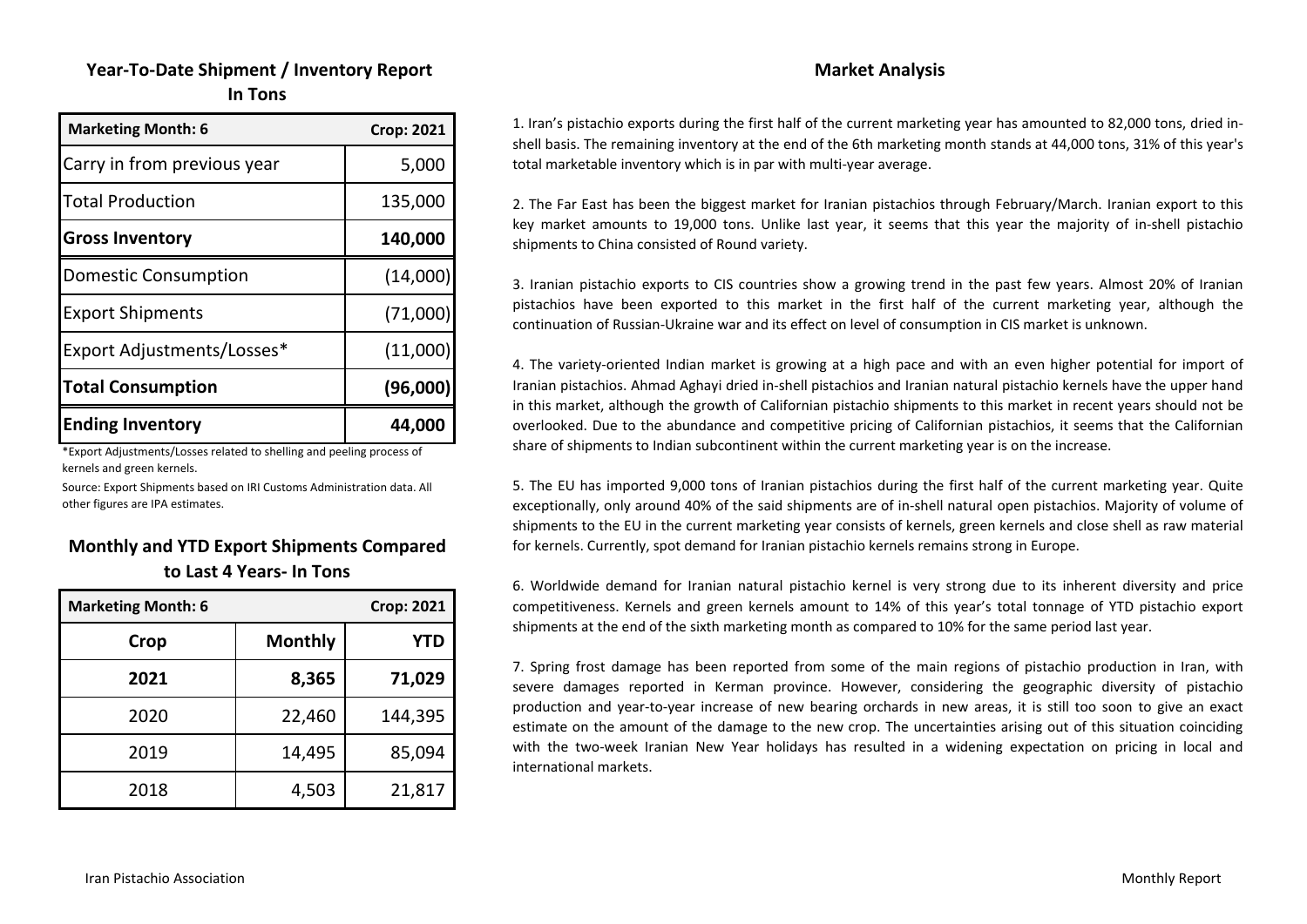| <b>Crop: 2021</b><br><b>Marketing Month: 6</b> |               |            |                          |                     |                          |            |                          |              |                          |            |                |            |
|------------------------------------------------|---------------|------------|--------------------------|---------------------|--------------------------|------------|--------------------------|--------------|--------------------------|------------|----------------|------------|
| <b>Product</b>                                 | Open In-Shell |            |                          | <b>Closed Shell</b> | <b>Kernel</b>            |            | GPPK & Split K.          |              | <b>Others</b>            |            | <b>Total</b>   |            |
| <b>Destination</b>                             | Monthly       | <b>YTD</b> | Monthly                  | <b>YTD</b>          | Monthly                  | <b>YTD</b> | Monthly                  | <b>YTD</b>   | Monthly                  | <b>YTD</b> | <b>Monthly</b> | <b>YTD</b> |
| Far East                                       | 553           | 14,147     | 418                      | 5,001               | 19                       | 151        | 3                        | 17           |                          | 1          | 992            | 19,317     |
| <b>CIS</b>                                     | 1,016         | 13,277     | $\overline{\phantom{a}}$ |                     | 6                        | 150        |                          | 12           |                          | 203        | 1,022          | 13,642     |
| <b>Indian Subcontinent</b>                     | 1,493         | 9,465      | $\overline{\phantom{a}}$ |                     | 552                      | 1,528      | $\overline{a}$           | 0            |                          | 213        | 2,044          | 11,206     |
| <b>EU15</b>                                    | 648           | 3,751      | $\overline{\phantom{a}}$ | 1,150               | 649                      | 2,960      | 216                      | 873          |                          | 10         | 1,513          | 8,744      |
| <b>Re-Export Markets</b>                       | 990           | 5,115      | 24                       | 1,030               | 266                      | 2,041      | 28                       | 158          | 1                        | 37         | 1,308          | 8,380      |
| <b>Middle East</b>                             | 1,102         | 5,665      | $\overline{\phantom{a}}$ | 32                  | 246                      | 1,735      | $\overline{2}$           | 45           | 5                        | 89         | 1,356          | 7,566      |
| Other Europe                                   | 12            | 1,063      | $\overline{\phantom{a}}$ |                     | $\overline{\phantom{a}}$ | 58         |                          | $\mathbf{2}$ |                          | 48         | 12             | 1,170      |
| North America                                  | 14            | 316        | $\overline{\phantom{a}}$ |                     | 17                       | 210        | $\overline{\phantom{0}}$ | 3            | 20                       | 41         | 51             | 570        |
| North Africa                                   | 33            | 212        | $\overline{\phantom{a}}$ |                     | $\overline{\phantom{a}}$ | 16         | $\overline{\phantom{0}}$ |              | $\overline{\phantom{a}}$ |            | 33             | 228        |
| South America                                  | 15            | 56         | $\overline{\phantom{a}}$ |                     | 10                       | 73         | -                        |              |                          |            | 25             | 129        |
| Other                                          | 7             | 54         | $\overline{\phantom{a}}$ |                     | $\overline{2}$           | 24         | -                        |              | $\mathbf{0}$             | 0          | 9              | 78         |
| <b>Total</b>                                   | 5,882         | 53,119     | 442                      | 7,213               | 1,766                    | 8,944      | 249                      | 1,110        | 26                       | 642        | 8,365          | 71,029     |

Compiled by: IPA based on IRI Customs Administration raw data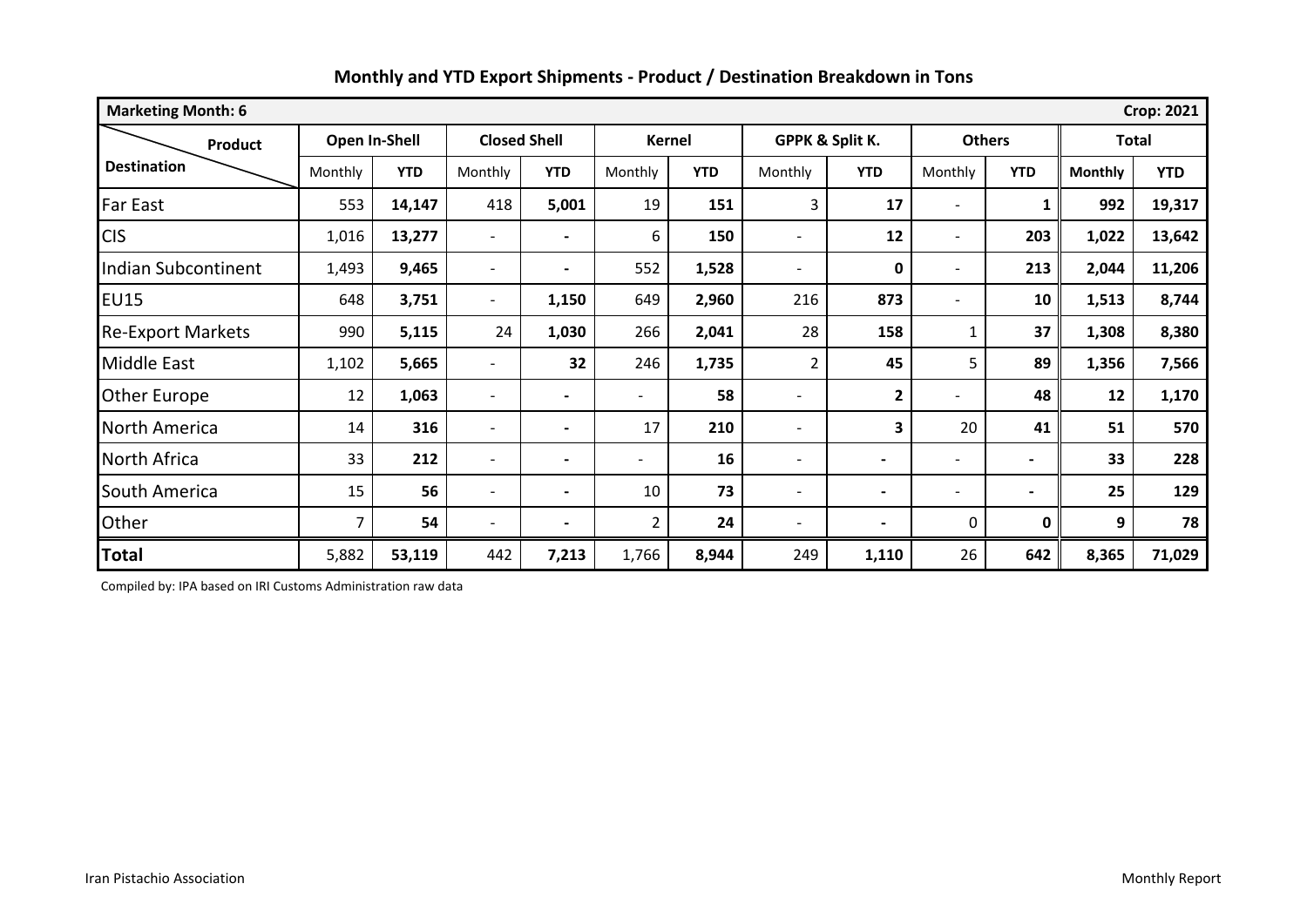| <b>Marketing Month: 6</b> |                          |                          |                          |                              |                          |                          |                          |                          |                          |                          |                          | <b>Crop: 2021</b>        |
|---------------------------|--------------------------|--------------------------|--------------------------|------------------------------|--------------------------|--------------------------|--------------------------|--------------------------|--------------------------|--------------------------|--------------------------|--------------------------|
| <b>Product</b>            |                          | Open In-Shell            | <b>Closed Shell</b>      |                              |                          | <b>Kernel</b>            |                          | GPPK & Split K.          | <b>Others</b>            |                          | <b>Total</b>             |                          |
| Country                   | Monthly                  | <b>YTD</b>               | Monthly                  | <b>YTD</b>                   | Monthly                  | <b>YTD</b>               | Monthly                  | <b>YTD</b>               | Monthly                  | <b>YTD</b>               | <b>Monthly</b>           | <b>YTD</b>               |
|                           |                          |                          |                          |                              |                          |                          |                          |                          |                          |                          |                          |                          |
| <b>Far East</b>           |                          |                          |                          |                              |                          |                          |                          |                          |                          |                          |                          |                          |
| China                     | 532                      | 13,585                   | 418                      | 5,001                        | $\mathbf{1}$             | 53                       | 3                        | 8                        | $\qquad \qquad -$        | $\mathbf{1}$             | 953                      | 18,649                   |
| <b>Hong Kong</b>          | $\overline{\phantom{a}}$ | 0                        | $\overline{\phantom{0}}$ | $\qquad \qquad \blacksquare$ |                          | 5                        | $\overline{\phantom{0}}$ | 5                        | $\overline{\phantom{a}}$ | $\blacksquare$           |                          | 10                       |
| Indonesia                 | $\overline{\phantom{a}}$ | $\overline{\phantom{a}}$ | $\overline{\phantom{a}}$ | $\blacksquare$               | $\overline{\phantom{a}}$ | 6                        | $\overline{\phantom{0}}$ | $\blacksquare$           | $\overline{\phantom{a}}$ | $\blacksquare$           |                          | 6                        |
| Japan                     | $\overline{\phantom{a}}$ | 0                        | $\overline{\phantom{a}}$ | $\qquad \qquad \blacksquare$ | 12                       | 39                       | $\overline{\phantom{0}}$ | 4                        | $\overline{\phantom{a}}$ | $\blacksquare$           | 12                       | 43                       |
| Korea                     | $\overline{\phantom{a}}$ | 1                        | $\overline{\phantom{a}}$ | $\overline{\phantom{a}}$     | $\qquad \qquad$          | 7                        | $\overline{\phantom{a}}$ | $\blacksquare$           | $\overline{\phantom{a}}$ | $\blacksquare$           |                          | 8                        |
| Macao                     |                          | $\blacksquare$           | -                        | $\overline{\phantom{a}}$     | $\overline{\phantom{a}}$ | $\overline{\phantom{0}}$ | $\overline{\phantom{a}}$ | $\overline{\phantom{a}}$ | $\overline{\phantom{a}}$ | $\blacksquare$           | $\overline{\phantom{0}}$ | $\blacksquare$           |
| Malaysia                  | 16                       | 129                      | $\overline{\phantom{0}}$ | $\blacksquare$               | $\blacksquare$           | 12                       | $\overline{\phantom{0}}$ | $\blacksquare$           | $\overline{\phantom{a}}$ | $\blacksquare$           | 16                       | 141                      |
| Philippines               |                          | $\blacksquare$           | $\overline{\phantom{0}}$ | $\blacksquare$               | $\overline{a}$           | -                        | $\overline{\phantom{0}}$ | $\overline{\phantom{0}}$ | $\blacksquare$           | $\overline{\phantom{0}}$ |                          | $\overline{\phantom{a}}$ |
| Singapore                 | 5                        | 231                      | $\overline{\phantom{0}}$ | $\blacksquare$               | 2                        | 20                       | $\blacksquare$           | $\overline{\phantom{0}}$ | $\overline{\phantom{a}}$ | $\overline{\phantom{0}}$ | 7                        | 251                      |
| Taiwan                    | 0                        | 200                      | $\overline{\phantom{a}}$ | $\overline{\phantom{0}}$     | $\mathbf 0$              | 0                        | $\overline{\phantom{a}}$ | 1                        | $\overline{\phantom{a}}$ | $\blacksquare$           | 0                        | 201                      |
| Thailand                  |                          | 1                        | $\overline{\phantom{0}}$ | $\blacksquare$               | 5                        | 8                        | $\overline{\phantom{0}}$ | $\blacksquare$           | $\overline{\phantom{a}}$ | $\blacksquare$           | 5                        | 9                        |
| Vietnam                   | $\overline{\phantom{0}}$ | 0                        | $\overline{\phantom{a}}$ | $\blacksquare$               | $\overline{\phantom{0}}$ | $\overline{\phantom{0}}$ | $\overline{\phantom{0}}$ | $\overline{\phantom{0}}$ | $\overline{\phantom{a}}$ | $\overline{\phantom{0}}$ | $\blacksquare$           | 0                        |
| <b>Far East - Total</b>   | 553                      | 14,147                   | 418                      | 5,001                        | 19                       | 151                      | $\mathbf{3}$             | 17                       | $\overline{\phantom{0}}$ | $\mathbf{1}$             | 992                      | 19,317                   |
| <b>Far East - %</b>       | 9%                       | 27%                      | 0%                       | 69%                          | 0%                       | 0%                       | 0%                       | 0%                       | 0%                       | 0%                       | 12%                      | 27%                      |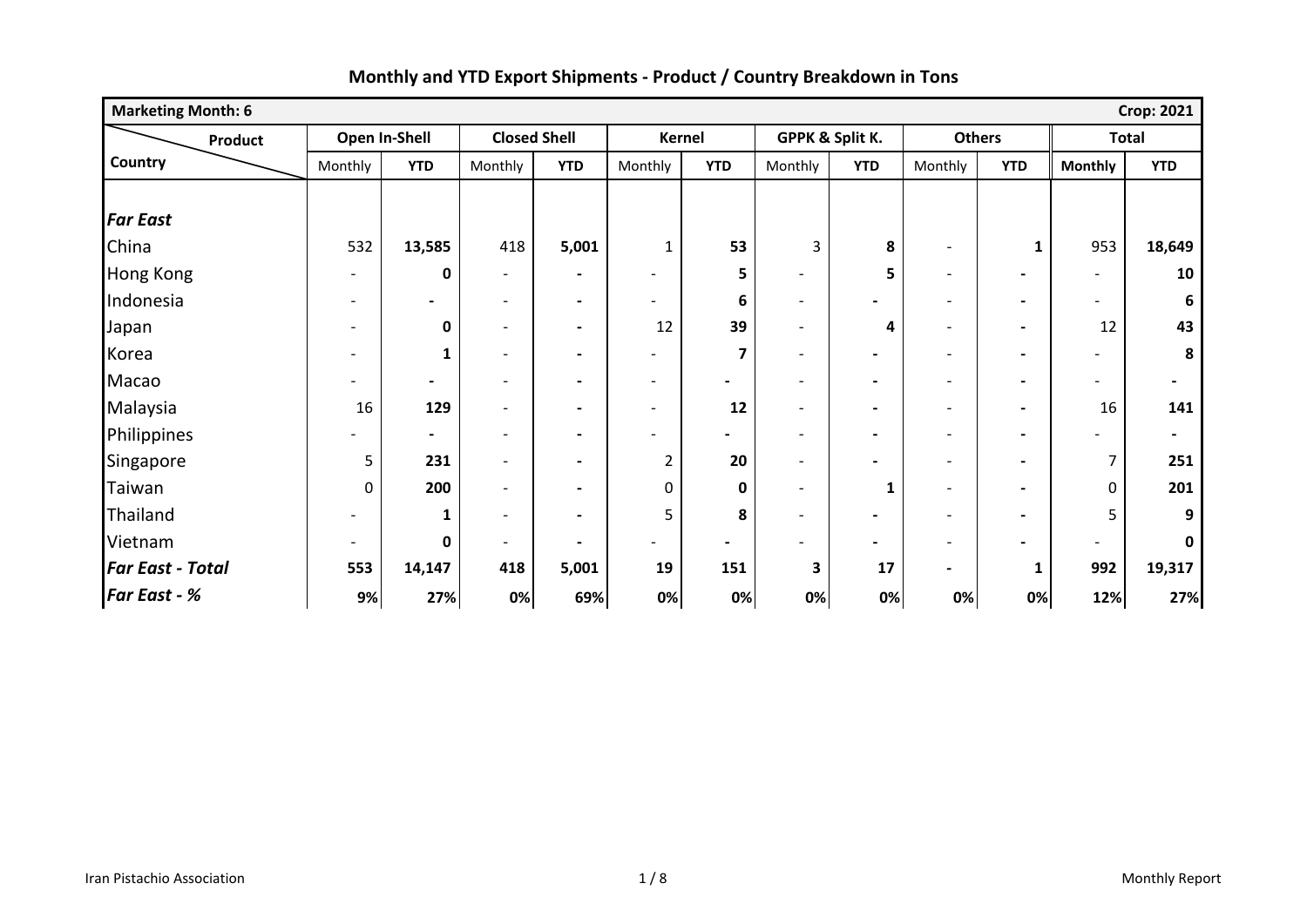| <b>Marketing Month: 6</b> |                          |                              |                              |                              |                          |                          |                          |                          |                          |                          |                          | <b>Crop: 2021</b>        |
|---------------------------|--------------------------|------------------------------|------------------------------|------------------------------|--------------------------|--------------------------|--------------------------|--------------------------|--------------------------|--------------------------|--------------------------|--------------------------|
| Product                   |                          | Open In-Shell                | <b>Closed Shell</b>          |                              |                          | <b>Kernel</b>            |                          | GPPK & Split K.          | <b>Others</b>            |                          | <b>Total</b>             |                          |
| Country                   | Monthly                  | <b>YTD</b>                   | Monthly                      | <b>YTD</b>                   | Monthly                  | <b>YTD</b>               | Monthly                  | <b>YTD</b>               | Monthly                  | <b>YTD</b>               | <b>Monthly</b>           | <b>YTD</b>               |
|                           |                          |                              |                              |                              |                          |                          |                          |                          |                          |                          |                          |                          |
| <b>EU15</b>               |                          |                              |                              |                              |                          |                          |                          |                          |                          |                          |                          |                          |
| Austria                   | $\mathbf{1}$             | $\mathbf{1}$                 | $\qquad \qquad \blacksquare$ | $\blacksquare$               | -                        | $\blacksquare$           | 0                        | $\pmb{0}$                |                          |                          | $\overline{2}$           | $\overline{2}$           |
| Belgium                   |                          | 13                           | $\overline{\phantom{a}}$     | $\blacksquare$               | 32                       | 91                       | 22                       | 108                      | $\overline{\phantom{a}}$ | $\blacksquare$           | 54                       | 211                      |
| Denmark                   | $\overline{\phantom{a}}$ | $\blacksquare$               | $\overline{\phantom{a}}$     | $\blacksquare$               | $\overline{\phantom{a}}$ | $\blacksquare$           |                          | $\overline{\phantom{a}}$ | $\overline{\phantom{a}}$ | $\overline{\phantom{a}}$ | $\overline{\phantom{a}}$ | $\overline{\phantom{a}}$ |
| Finland                   |                          | $\overline{\phantom{a}}$     | $\qquad \qquad -$            | $\blacksquare$               | $\overline{\phantom{a}}$ | $\overline{\phantom{a}}$ | $\overline{\phantom{a}}$ | $\blacksquare$           | $\overline{\phantom{a}}$ | $\blacksquare$           | $\blacksquare$           | $\overline{\phantom{a}}$ |
| France                    | $\overline{\phantom{a}}$ | 20                           | $\overline{\phantom{a}}$     | $\blacksquare$               | $\blacksquare$           | 19                       | 20                       | 122                      | $\overline{\phantom{a}}$ | $\overline{\phantom{a}}$ | 20                       | 161                      |
| Germany                   | 472                      | 2,896                        | $\overline{\phantom{a}}$     | $\overline{\phantom{a}}$     | 383                      | 1,955                    | 160                      | 620                      | $\blacksquare$           | $\overline{\mathbf{2}}$  | 1,015                    | 5,474                    |
| Greece                    | $\blacksquare$           | $\blacksquare$               | $\overline{\phantom{a}}$     | 44                           | $\overline{a}$           | $\blacksquare$           | $\overline{\phantom{a}}$ | $\blacksquare$           | $\overline{\phantom{a}}$ | $\blacksquare$           | $\overline{\phantom{a}}$ | 44                       |
| Ireland                   | $\blacksquare$           | $\blacksquare$               | $\overline{\phantom{a}}$     | $\blacksquare$               | $\overline{\phantom{a}}$ | $\blacksquare$           | $\overline{\phantom{a}}$ | $\overline{\phantom{a}}$ | $\overline{\phantom{a}}$ | $\blacksquare$           | $\blacksquare$           | $\blacksquare$           |
| Italy                     | $\overline{a}$           | 279                          | $\overline{\phantom{a}}$     | 1,106                        | 229                      | 855                      | 13                       | 20                       | $\overline{\phantom{a}}$ | $\overline{7}$           | 242                      | 2,266                    |
| Luxembourg                |                          | $\overline{\phantom{a}}$     | $\overline{\phantom{a}}$     | $\blacksquare$               | $\blacksquare$           | $\blacksquare$           |                          |                          |                          | $\overline{\phantom{a}}$ | $\blacksquare$           | $\overline{\phantom{a}}$ |
| Netherland                | $\overline{\phantom{0}}$ | $\blacksquare$               | $\overline{\phantom{a}}$     | $\blacksquare$               | $\overline{\phantom{a}}$ | $\blacksquare$           | $\mathbf 0$              | $\mathbf 0$              | $\overline{\phantom{a}}$ | $\blacksquare$           | $\pmb{0}$                | 0                        |
| Portugal                  | $\overline{\phantom{a}}$ | $\blacksquare$               | $\overline{\phantom{a}}$     | $\blacksquare$               | $\overline{a}$           | $\blacksquare$           |                          |                          | $\overline{\phantom{a}}$ | $\blacksquare$           | $\overline{\phantom{a}}$ | $\blacksquare$           |
| Spain                     | 174                      | 539                          | $\overline{\phantom{a}}$     | $\overline{\phantom{a}}$     | 4                        | 9                        | 1                        | 3                        | $\blacksquare$           | $\blacksquare$           | 180                      | 552                      |
| Sweden                    |                          | $\overline{2}$               | $\overline{\phantom{a}}$     | $\qquad \qquad \blacksquare$ |                          |                          |                          |                          |                          |                          |                          | $\overline{2}$           |
| <b>UK</b>                 | $\pmb{0}$                | $\mathbf 0$                  | $\overline{\phantom{a}}$     | $\overline{\phantom{a}}$     | 0                        | 30                       | $\blacksquare$           | $\overline{\phantom{a}}$ | $\blacksquare$           | $\mathbf{1}$             | 0                        | 32                       |
| <b>EEC</b>                | $\overline{\phantom{a}}$ | $\qquad \qquad \blacksquare$ | $\overline{\phantom{a}}$     | $\blacksquare$               | $\overline{a}$           | $\overline{\phantom{0}}$ | $\overline{\phantom{a}}$ | $\blacksquare$           | $\overline{\phantom{a}}$ | $\blacksquare$           | $\overline{\phantom{a}}$ | $\blacksquare$           |
| <b>EU15 - Total</b>       | 648                      | 3,751                        | $\blacksquare$               | 1,150                        | 649                      | 2,960                    | 216                      | 873                      | $\blacksquare$           | 10                       | 1,513                    | 8,744                    |
| $EUI5 - %$                | 11%                      | 7%                           | 0%                           | 16%                          | 0%                       | 0%                       | 0%                       | 0%                       | 0%                       | 0%                       | 18%                      | 12%                      |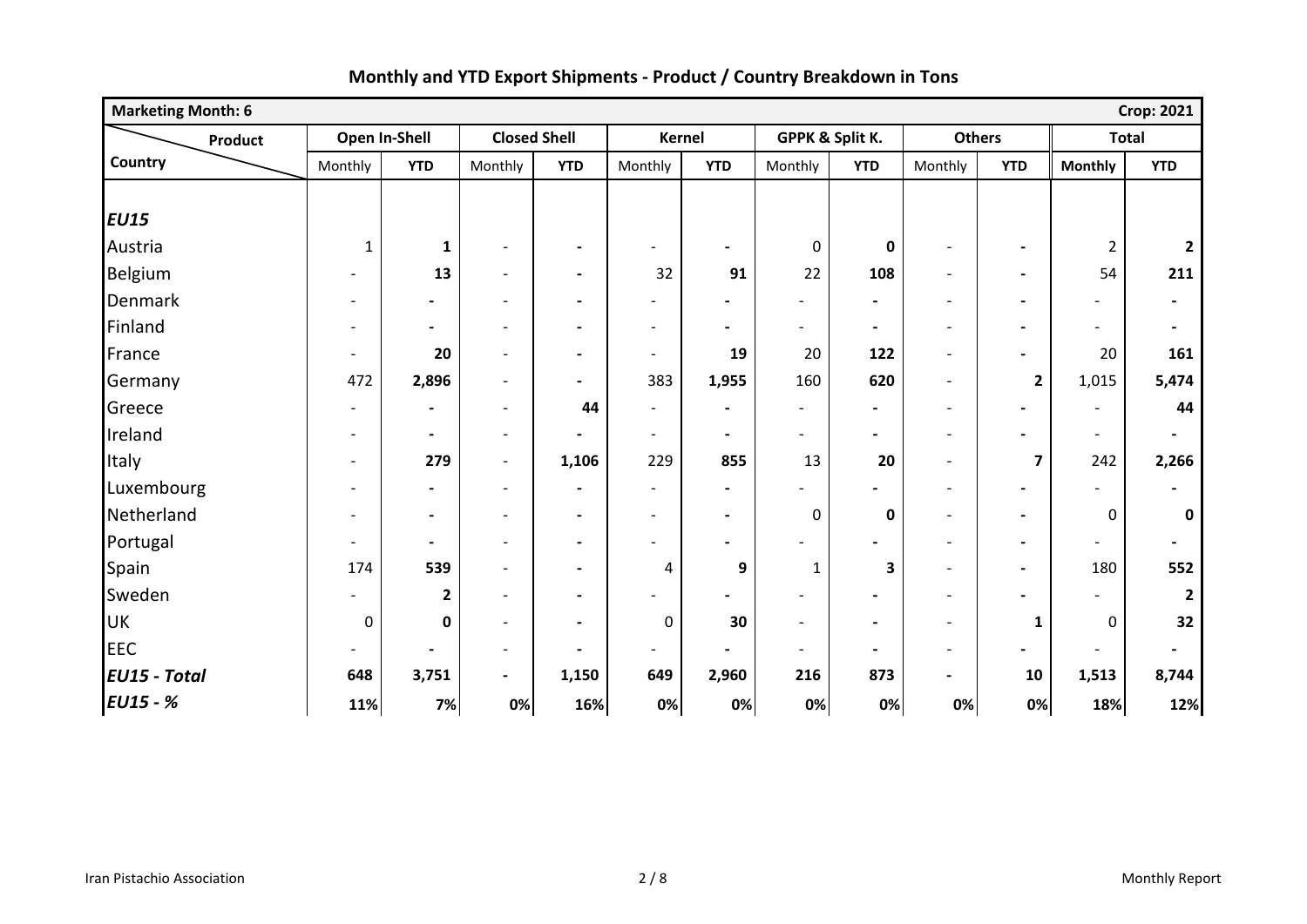| <b>Marketing Month: 6</b><br><b>Crop: 2021</b> |                          |                |                          |                          |                          |                |                          |              |                          |                          |                          |                          |
|------------------------------------------------|--------------------------|----------------|--------------------------|--------------------------|--------------------------|----------------|--------------------------|--------------|--------------------------|--------------------------|--------------------------|--------------------------|
| <b>Product</b>                                 |                          | Open In-Shell  | <b>Closed Shell</b>      |                          |                          | <b>Kernel</b>  | GPPK & Split K.          |              | <b>Others</b>            |                          | <b>Total</b>             |                          |
| Country                                        | Monthly                  | <b>YTD</b>     | Monthly                  | <b>YTD</b>               | Monthly                  | <b>YTD</b>     | Monthly                  | <b>YTD</b>   | Monthly                  | <b>YTD</b>               | <b>Monthly</b>           | <b>YTD</b>               |
|                                                |                          |                |                          |                          |                          |                |                          |              |                          |                          |                          |                          |
| <b>Middle East</b>                             |                          |                |                          |                          |                          |                |                          |              |                          |                          |                          |                          |
| <b>Bahrain</b>                                 | 13                       | 58             | $\overline{\phantom{a}}$ | $\blacksquare$           | $\overline{\phantom{a}}$ | $\mathbf{2}$   | $\overline{\phantom{a}}$ | $\mathbf{2}$ |                          | $\overline{\phantom{0}}$ | 13                       | 61                       |
| Iraq                                           | 927                      | 4,138          | $\overline{\phantom{a}}$ | $\overline{\phantom{a}}$ | 215                      | 1,243          | $\overline{\phantom{a}}$ | 3            | 5                        | 73                       | 1,147                    | 5,457                    |
| Jordan                                         | 25                       | 390            | $\overline{a}$           | $\blacksquare$           | $\overline{\phantom{a}}$ | 41             |                          |              |                          | $\blacksquare$           | 25                       | 431                      |
| Kuwait                                         | 30                       | 383            | $\overline{a}$           | $\overline{\phantom{a}}$ | $\overline{2}$           | 118            | 0                        | $\mathbf{1}$ | $\blacksquare$           | $\mathbf{1}$             | 32                       | 503                      |
| Lebanon                                        | 42                       | 353            | $\overline{\phantom{a}}$ | 32                       | 17                       | 218            |                          |              | $\overline{\phantom{a}}$ | 5                        | 60                       | 608                      |
| Oman                                           |                          | 14             | $\overline{a}$           | $\blacksquare$           |                          | $\blacksquare$ |                          | 5            |                          | $\blacksquare$           |                          | 18                       |
| Qatar                                          | 66                       | 267            | $\blacksquare$           | $\overline{\phantom{a}}$ | 12                       | 66             | $\overline{2}$           | 34           | $\overline{\phantom{a}}$ | 10                       | 80                       | 377                      |
| Saudi Arabia                                   |                          | $\blacksquare$ | $\overline{a}$           | $\blacksquare$           | $\overline{\phantom{0}}$ |                |                          |              | $\overline{\phantom{a}}$ |                          | $\overline{\phantom{a}}$ | $\blacksquare$           |
| Syria                                          | $\overline{\phantom{0}}$ | 62             | $\overline{\phantom{0}}$ | $\blacksquare$           | $\overline{\phantom{a}}$ | 48             |                          |              |                          | $\overline{\phantom{0}}$ | $\overline{\phantom{a}}$ | 110                      |
| Yemen                                          |                          |                | $\overline{a}$           | $\blacksquare$           | $\overline{\phantom{0}}$ |                |                          |              |                          | $\overline{\phantom{0}}$ | $\overline{\phantom{a}}$ | $\overline{\phantom{a}}$ |
| <b>Middle East - Total</b>                     | 1,102                    | 5,665          | $\blacksquare$           | 32                       | 246                      | 1,735          | $\mathbf{2}$             | 45           | 5                        | 89                       | 1,356                    | 7,566                    |
| <b>Middle East - %</b>                         | 19%                      | 11%            | 0%                       | 0%                       | 0%                       | 0%             | 0%                       | 0%           | 0%                       | 0%                       | 16%                      | 11%                      |
|                                                |                          |                |                          |                          |                          |                |                          |              |                          |                          |                          |                          |
| <b>Re-Export Markets</b>                       |                          |                |                          |                          |                          |                |                          |              |                          |                          |                          |                          |
| Turkey                                         | 267                      | 2,035          | 24                       | 1,005                    | 78                       | 573            | 5                        | 14           | 1                        | $\mathbf{1}$             | 374                      | 3,627                    |
| <b>UAE</b>                                     | 723                      | 3,080          | $\overline{a}$           | 25                       | 187                      | 1,468          | 23                       | 145          |                          | 36                       | 934                      | 4,753                    |
| <b>REM - Total</b>                             | 990                      | 5,115          | 24                       | 1,030                    | 266                      | 2,041          | 28                       | 158          | 1                        | 37                       | 1,308                    | 8,380                    |
| <b>REM - %</b>                                 | 17%                      | 10%            | 0%                       | 14%                      | 0%                       | 0%             | 0%                       | 0%           | 0%                       | 0%                       | 16%                      | 12%                      |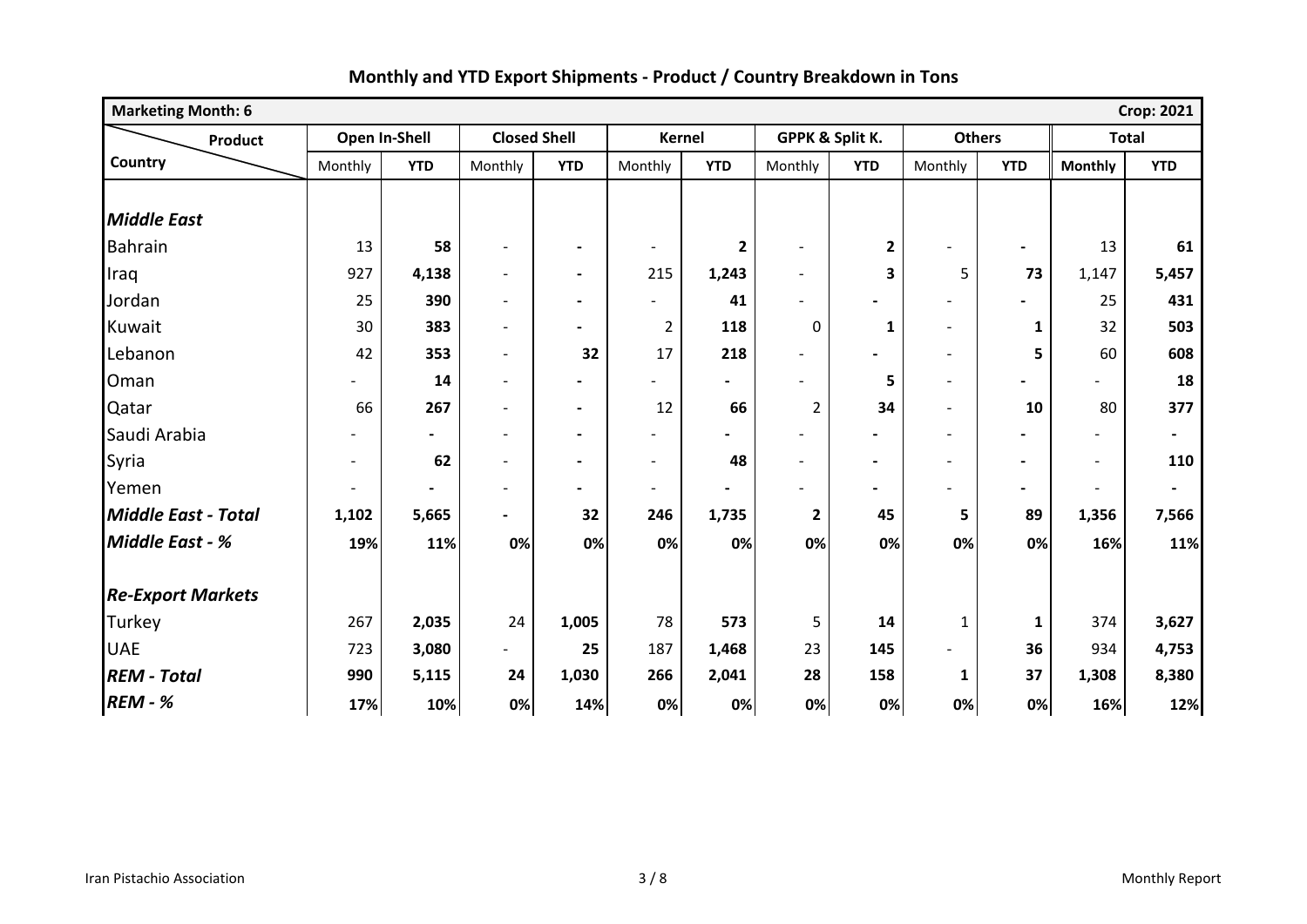| <b>Marketing Month: 6</b><br><b>Crop: 2021</b> |                          |               |                          |                          |                          |                          |                          |                          |                          |                |                          |                |
|------------------------------------------------|--------------------------|---------------|--------------------------|--------------------------|--------------------------|--------------------------|--------------------------|--------------------------|--------------------------|----------------|--------------------------|----------------|
| <b>Product</b>                                 |                          | Open In-Shell | <b>Closed Shell</b>      |                          | <b>Kernel</b>            |                          |                          | GPPK & Split K.          | <b>Others</b>            |                | <b>Total</b>             |                |
| Country                                        | Monthly                  | <b>YTD</b>    | Monthly                  | <b>YTD</b>               | Monthly                  | <b>YTD</b>               | Monthly                  | <b>YTD</b>               | Monthly                  | <b>YTD</b>     | <b>Monthly</b>           | <b>YTD</b>     |
| <b>Indian Subcontinent</b>                     |                          |               |                          |                          |                          |                          |                          |                          |                          |                |                          |                |
| Afghanistan                                    | 189                      | 491           |                          |                          | $\blacksquare$           | $\mathbf 0$              | $\overline{a}$           |                          | $\overline{\phantom{a}}$ | $\blacksquare$ | 189                      | 492            |
| Bangladesh                                     | $\overline{\phantom{a}}$ |               | $\overline{a}$           | $\overline{\phantom{a}}$ | $\overline{\phantom{a}}$ |                          | $\blacksquare$           |                          | $\overline{\phantom{a}}$ | $\blacksquare$ |                          |                |
| India                                          | 951                      | 4,596         | $\overline{a}$           | $\blacksquare$           | 552                      | 1,429                    | $\overline{\phantom{a}}$ | $\mathbf 0$              | $\overline{\phantom{a}}$ | 25             | 1,502                    | 6,050          |
| Nepal                                          |                          |               | $\overline{\phantom{a}}$ | $\blacksquare$           | $\blacksquare$           |                          | $\overline{\phantom{a}}$ |                          | $\overline{\phantom{a}}$ |                | $\blacksquare$           | $\blacksquare$ |
| Pakistan                                       | 353                      | 4,378         | $\overline{a}$           | $\blacksquare$           | $\overline{\phantom{a}}$ | 98                       | $\blacksquare$           | $\overline{\phantom{0}}$ | $\overline{\phantom{a}}$ | 188            | 353                      | 4,664          |
| Sri Lanka                                      | $\overline{\phantom{a}}$ |               | $\overline{\phantom{a}}$ | $\blacksquare$           | $\overline{\phantom{a}}$ | $\blacksquare$           | $\overline{\phantom{a}}$ |                          | $\blacksquare$           | $\blacksquare$ | $\overline{\phantom{a}}$ |                |
| <b>Indian Subcontinent - Total</b>             | 1,493                    | 9,465         | $\overline{\phantom{0}}$ | $\blacksquare$           | 552                      | 1,528                    | $\blacksquare$           | 0                        | $\blacksquare$           | 213            | 2,044                    | 11,206         |
| <b>Indian Subcontinent - %</b>                 | 25%                      | 18%           | 0%                       | 0%                       | 0%                       | 0%                       | 0%                       | 0%                       | 0%                       | 0%             | 24%                      | 16%            |
|                                                |                          |               |                          |                          |                          |                          |                          |                          |                          |                |                          |                |
| <b>CIS</b>                                     |                          |               |                          |                          |                          |                          |                          |                          |                          |                |                          |                |
| Armenia                                        | 92                       | 1,117         | $\overline{\phantom{a}}$ | $\blacksquare$           | 0                        | 9                        | $\blacksquare$           | $\mathbf 0$              | $\overline{\phantom{a}}$ | 25             | 92                       | 1,152          |
| Azerbaijan                                     | 14                       | 122           | $\overline{a}$           | $\overline{\phantom{a}}$ | $\overline{\phantom{a}}$ | $\overline{\phantom{a}}$ | $\overline{\phantom{a}}$ | $\mathbf 0$              | $\overline{\phantom{a}}$ | 5              | 14                       | 127            |
| Georgia                                        |                          | 163           | $\overline{a}$           | $\overline{\phantom{a}}$ | $\blacksquare$           | $\blacksquare$           | $\overline{\phantom{a}}$ |                          | $\overline{\phantom{a}}$ |                |                          | 163            |
| Kazakhstan                                     | 48                       | 1,046         | $\overline{a}$           | $\blacksquare$           | $\blacksquare$           | 4                        | $\blacksquare$           | $\blacksquare$           | $\overline{\phantom{a}}$ | 22             | 48                       | 1,073          |
| Kyrgyzstan                                     | 309                      | 4,259         |                          |                          |                          | 20                       | $\blacksquare$           |                          | $\overline{\phantom{a}}$ | 150            | 309                      | 4,429          |
| Russia                                         | 446                      | 4,923         | $\overline{a}$           | $\overline{\phantom{a}}$ | 6                        | 117                      | $\overline{a}$           | 12                       | $\overline{\phantom{a}}$ | $\blacksquare$ | 452                      | 5,052          |
| Tajikistan                                     | 8                        | 199           |                          | $\blacksquare$           | $\blacksquare$           |                          | $\blacksquare$           |                          | $\blacksquare$           | $\blacksquare$ | 8                        | 199            |
| Turkmenistan                                   | 8                        | 32            | $\blacksquare$           | $\blacksquare$           | $\blacksquare$           | $\blacksquare$           | $\blacksquare$           | $\blacksquare$           | $\blacksquare$           | $\blacksquare$ | 8                        | 32             |
| Uzbekistan                                     | 91                       | 1,416         | $\overline{a}$           | $\blacksquare$           | $\overline{\phantom{0}}$ | $\blacksquare$           | $\overline{\phantom{a}}$ | $\blacksquare$           | $\overline{\phantom{a}}$ | $\blacksquare$ | 91                       | 1,416          |
| CIS - Total                                    | 1,016                    | 13,277        | $\blacksquare$           | $\blacksquare$           | 6                        | 150                      | $\blacksquare$           | 12                       | $\blacksquare$           | 203            | 1,022                    | 13,642         |
| $CIS - K$                                      | 17%                      | 25%           | 0%                       | 0%                       | 0%                       | 0%                       | 0%                       | 0%                       | 0%                       | 0%             | 12%                      | 19%            |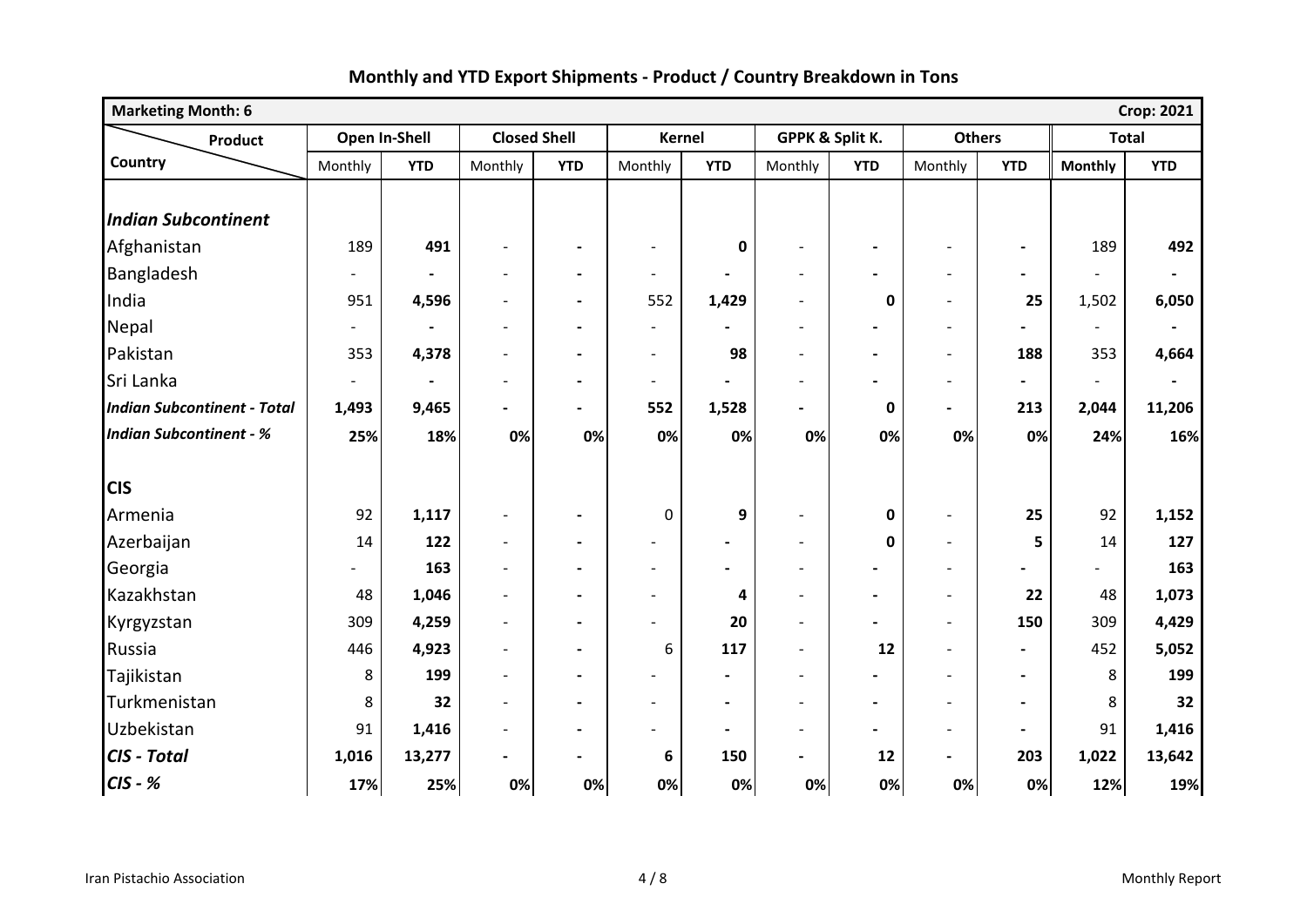| <b>Marketing Month: 6</b> |                              |                |                          |                          |                              |                          |                          |                          |                          |                          |                          | <b>Crop: 2021</b>        |
|---------------------------|------------------------------|----------------|--------------------------|--------------------------|------------------------------|--------------------------|--------------------------|--------------------------|--------------------------|--------------------------|--------------------------|--------------------------|
| Product                   |                              | Open In-Shell  |                          | <b>Closed Shell</b>      |                              | Kernel                   |                          | GPPK & Split K.          | <b>Others</b>            |                          | <b>Total</b>             |                          |
| Country                   | Monthly                      | <b>YTD</b>     | Monthly                  | <b>YTD</b>               | Monthly                      | <b>YTD</b>               | Monthly                  | <b>YTD</b>               | Monthly                  | <b>YTD</b>               | <b>Monthly</b>           | <b>YTD</b>               |
|                           |                              |                |                          |                          |                              |                          |                          |                          |                          |                          |                          |                          |
| <b>Other Europe</b>       |                              |                |                          |                          |                              |                          |                          |                          |                          |                          |                          |                          |
| Albania                   | $\overline{a}$               | 27             | $\overline{\phantom{a}}$ | $\blacksquare$           | $\overline{\phantom{a}}$     | $\blacksquare$           | $\overline{\phantom{a}}$ | $\overline{\phantom{a}}$ | $\overline{\phantom{a}}$ | $\blacksquare$           | $\overline{\phantom{a}}$ | 27                       |
| <b>Belarus</b>            | $\overline{\phantom{a}}$     | 176            | $\blacksquare$           | $\blacksquare$           | $\overline{\phantom{a}}$     | $\blacksquare$           | $\overline{\phantom{a}}$ | $\overline{\phantom{a}}$ | $\overline{\phantom{a}}$ | $\blacksquare$           | $\overline{\phantom{a}}$ | 176                      |
| Bosnia                    | $\qquad \qquad \blacksquare$ | $\blacksquare$ | $\overline{\phantom{a}}$ | $\blacksquare$           | $\overline{\phantom{a}}$     | $\blacksquare$           | $\overline{\phantom{a}}$ | $\overline{\phantom{a}}$ | $\overline{\phantom{a}}$ | $\overline{\phantom{a}}$ | $\overline{\phantom{a}}$ | $\overline{\phantom{a}}$ |
| <b>Bulgaria</b>           |                              | 22             | $\overline{\phantom{a}}$ | $\blacksquare$           | $\overline{\phantom{a}}$     | $\blacksquare$           | $\overline{\phantom{a}}$ | $\overline{\phantom{a}}$ | $\overline{\phantom{a}}$ | $\overline{\phantom{a}}$ | $\overline{\phantom{a}}$ | 22                       |
| Croatia                   |                              | $\blacksquare$ | $\blacksquare$           | $\blacksquare$           | $\overline{\phantom{0}}$     | $\blacksquare$           | $\overline{\phantom{a}}$ | $\blacksquare$           | $\overline{\phantom{a}}$ | $\blacksquare$           | $\overline{\phantom{a}}$ |                          |
| Cyprus                    | $\overline{\phantom{0}}$     | $\blacksquare$ | $\overline{\phantom{a}}$ | $\blacksquare$           | $\overline{\phantom{a}}$     | $\blacksquare$           | $\overline{\phantom{a}}$ | $\overline{\phantom{a}}$ | $\overline{\phantom{a}}$ | $\blacksquare$           | $\overline{\phantom{a}}$ |                          |
| <b>Czech Republic</b>     |                              | $\blacksquare$ | $\overline{\phantom{a}}$ | $\overline{\phantom{a}}$ | $\overline{\phantom{a}}$     | $\blacksquare$           | $\overline{\phantom{a}}$ | $\blacksquare$           | $\overline{\phantom{a}}$ | $\overline{\phantom{a}}$ | $\overline{\phantom{a}}$ |                          |
| Estonia                   | $\overline{\phantom{0}}$     | $\blacksquare$ | $\overline{\phantom{a}}$ | $\blacksquare$           | $\overline{\phantom{a}}$     | $\blacksquare$           | $\overline{\phantom{a}}$ | $\blacksquare$           | $\overline{\phantom{a}}$ | $\blacksquare$           | $\overline{\phantom{a}}$ |                          |
| Hungry                    |                              | $\blacksquare$ | $\overline{\phantom{a}}$ | $\overline{\phantom{a}}$ | $\overline{\phantom{a}}$     | $\overline{\phantom{a}}$ | $\blacksquare$           | $\blacksquare$           | $\overline{\phantom{a}}$ | $\blacksquare$           | $\overline{\phantom{a}}$ |                          |
| Iceland                   | $\overline{\phantom{0}}$     | $\blacksquare$ | $\overline{\phantom{a}}$ | $\blacksquare$           | $\overline{\phantom{a}}$     | $\blacksquare$           | $\overline{\phantom{a}}$ | $\overline{\phantom{a}}$ | $\overline{\phantom{a}}$ | $\overline{\phantom{a}}$ | $\overline{\phantom{a}}$ |                          |
| Kosovo                    |                              | $\blacksquare$ | $\overline{\phantom{a}}$ | $\blacksquare$           | $\qquad \qquad \blacksquare$ | $\overline{\phantom{a}}$ | $\overline{\phantom{a}}$ | $\overline{\phantom{a}}$ | $\overline{\phantom{a}}$ | $\blacksquare$           | $\overline{\phantom{a}}$ |                          |
| Latvia                    | $\overline{\phantom{a}}$     | $\blacksquare$ | $\overline{\phantom{a}}$ | $\blacksquare$           | $\overline{\phantom{a}}$     | $\blacksquare$           | $\overline{\phantom{a}}$ | $\blacksquare$           | $\overline{\phantom{a}}$ | $\blacksquare$           | $\overline{\phantom{a}}$ |                          |
| Lithuania                 |                              | 20             | $\overline{\phantom{a}}$ | $\hbox{--}$              | $\qquad \qquad \blacksquare$ | $\blacksquare$           | $\overline{\phantom{a}}$ | $\overline{\phantom{a}}$ | $\overline{\phantom{a}}$ | $\blacksquare$           | $\overline{\phantom{0}}$ | 20                       |
| Macedonia                 | 9                            | 59             | $\overline{\phantom{a}}$ | $\blacksquare$           | $\overline{\phantom{a}}$     | $\blacksquare$           | $\overline{\phantom{a}}$ | $\blacksquare$           | $\overline{\phantom{a}}$ | $\blacksquare$           | 9                        | 59                       |
| Malta                     |                              | $\blacksquare$ | $\overline{\phantom{a}}$ | $\blacksquare$           | $\overline{\phantom{a}}$     | $\blacksquare$           | $\overline{\phantom{a}}$ | $\overline{\phantom{a}}$ | $\overline{\phantom{a}}$ | $\blacksquare$           | -                        |                          |
| Moldova                   |                              | 3              | $\overline{\phantom{a}}$ | $\blacksquare$           | $\overline{\phantom{a}}$     | $\blacksquare$           | $\overline{\phantom{a}}$ | $\overline{\phantom{a}}$ | $\overline{\phantom{a}}$ | 5                        | $\overline{\phantom{a}}$ | 8                        |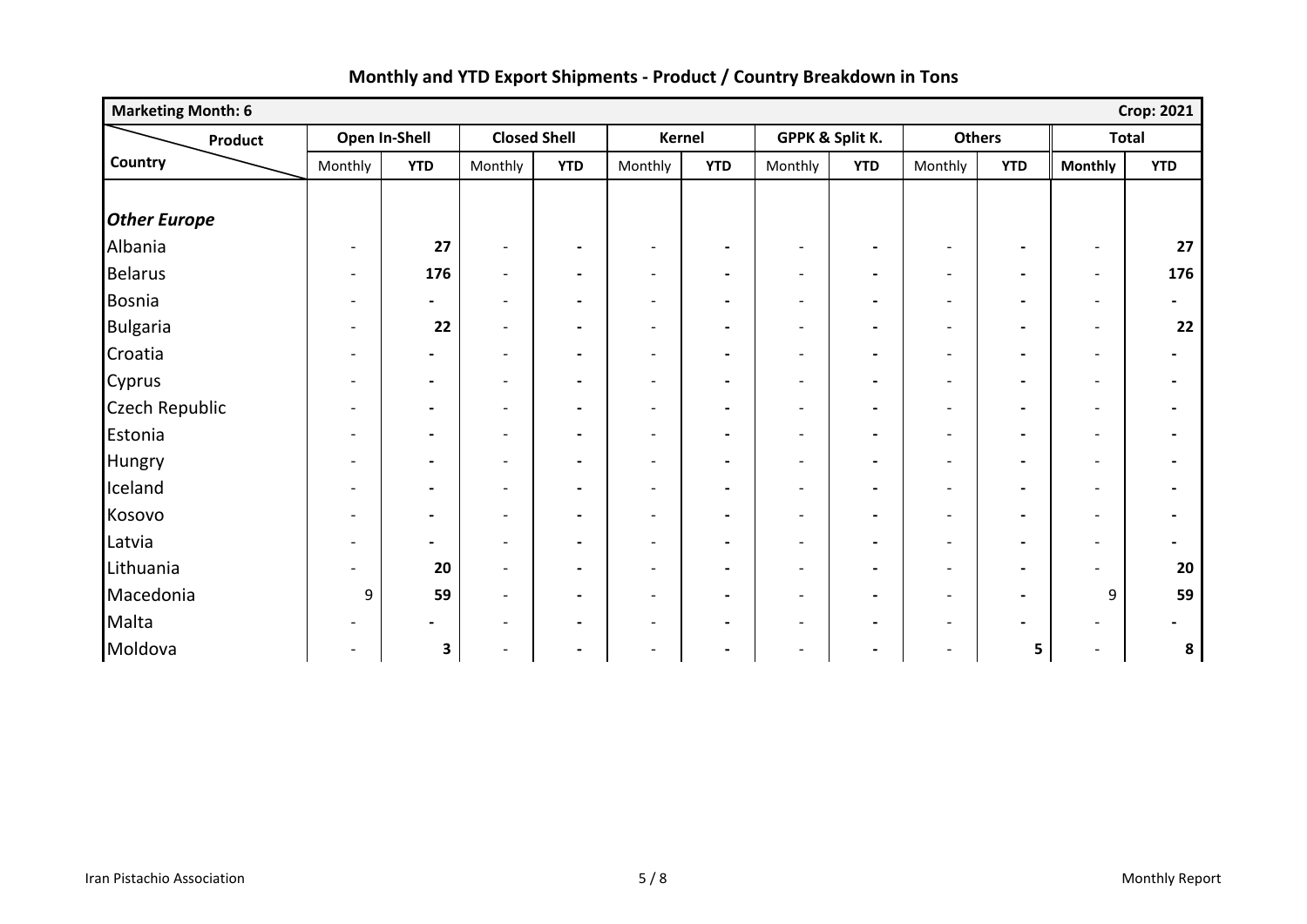| <b>Marketing Month: 6</b>    |                          |                          |                              |                              |                              |                |                          |                |                          |                          |                          | <b>Crop: 2021</b> |
|------------------------------|--------------------------|--------------------------|------------------------------|------------------------------|------------------------------|----------------|--------------------------|----------------|--------------------------|--------------------------|--------------------------|-------------------|
| Product                      | Open In-Shell            |                          | <b>Closed Shell</b>          |                              | Kernel                       |                | GPPK & Split K.          |                | <b>Others</b>            |                          | <b>Total</b>             |                   |
| Country                      | Monthly                  | <b>YTD</b>               | Monthly                      | <b>YTD</b>                   | Monthly                      | <b>YTD</b>     | Monthly                  | <b>YTD</b>     | Monthly                  | <b>YTD</b>               | <b>Monthly</b>           | <b>YTD</b>        |
| Montenegro                   | $\overline{\phantom{a}}$ | $\blacksquare$           | $\overline{\phantom{a}}$     | $\blacksquare$               | $\overline{\phantom{a}}$     | $\blacksquare$ | $\overline{\phantom{a}}$ | $\blacksquare$ | $\overline{\phantom{a}}$ | $\blacksquare$           | $\blacksquare$           | $\blacksquare$    |
| Norway                       | $\overline{\phantom{0}}$ | $\blacksquare$           | $\overline{\phantom{a}}$     | $\blacksquare$               | $\overline{\phantom{a}}$     | $\blacksquare$ | $\overline{\phantom{a}}$ | $\blacksquare$ | $\overline{\phantom{a}}$ | $\blacksquare$           | $\blacksquare$           | $\blacksquare$    |
| Poland                       | $\overline{\phantom{0}}$ | 112                      | $\overline{a}$               | $\blacksquare$               | $\overline{\phantom{0}}$     | 29             | $\blacksquare$           | $\blacksquare$ | $\blacksquare$           | $\blacksquare$           | $\overline{\phantom{a}}$ | 140               |
| Romania                      | $\overline{\phantom{a}}$ | $\blacksquare$           | $\qquad \qquad -$            | $\blacksquare$               | $\overline{\phantom{a}}$     | $\blacksquare$ | $\overline{\phantom{a}}$ | $\blacksquare$ | $\overline{\phantom{a}}$ | $\blacksquare$           | $\overline{\phantom{a}}$ | $\blacksquare$    |
| Serbia                       | $\overline{2}$           | 108                      | $\qquad \qquad -$            | $\blacksquare$               | $\blacksquare$               | 5              | $\overline{\phantom{a}}$ | $\blacksquare$ | $\overline{\phantom{a}}$ | $\blacksquare$           | $\overline{2}$           | 113               |
| Slovakia                     |                          | 61                       | $\overline{\phantom{a}}$     | $\blacksquare$               | $\blacksquare$               | 5              | $\blacksquare$           | $\blacksquare$ | $\overline{\phantom{a}}$ | $\blacksquare$           | $\overline{\phantom{a}}$ | 66                |
| Slovenia                     |                          | $\overline{\phantom{0}}$ | $\overline{a}$               |                              | $\overline{a}$               |                | $\overline{\phantom{0}}$ |                | $\overline{\phantom{0}}$ |                          |                          |                   |
| Switzerland                  | $\mathbf{1}$             | 11                       | $\overline{\phantom{0}}$     | $\overline{\phantom{0}}$     | $\overline{\phantom{0}}$     | 1              | $\blacksquare$           | $\mathbf{2}$   | $\blacksquare$           | $\overline{\phantom{0}}$ | 1                        | 14                |
| <b>Ukraine</b>               |                          | 463                      | $\overline{a}$               | $\overline{\phantom{0}}$     | $\blacksquare$               | 18             | $\blacksquare$           |                | $\overline{\phantom{a}}$ | 43                       |                          | 524               |
| <b>Other Europe - Total</b>  | 12                       | 1,063                    | $\blacksquare$               | $\qquad \qquad \blacksquare$ | $\blacksquare$               | 58             | $\blacksquare$           | $\mathbf{2}$   | $\blacksquare$           | 48                       | 12                       | 1,170             |
| <b>Other Europe - %</b>      | 0%                       | 2%                       | 0%                           | 0%                           | 0%                           | 0%             | 0%                       | 0%             | 0%                       | 0%                       | 0%                       | 2%                |
| <b>North America</b>         |                          |                          |                              |                              |                              |                |                          |                |                          |                          |                          |                   |
| Canada                       | 14                       | 316                      | $\overline{\phantom{a}}$     | $\blacksquare$               | 17                           | 210            | $\overline{\phantom{a}}$ | 3              | 20                       | 41                       | 51                       | 570               |
| Mexico                       |                          | $\blacksquare$           | $\qquad \qquad \blacksquare$ | $\qquad \qquad \blacksquare$ | $\qquad \qquad \blacksquare$ | $\blacksquare$ | $\overline{\phantom{a}}$ | $\blacksquare$ |                          |                          |                          | $\blacksquare$    |
| <b>USA</b>                   | $\overline{\phantom{0}}$ | $\blacksquare$           | $\overline{\phantom{0}}$     | $\qquad \qquad \blacksquare$ | $\overline{\phantom{0}}$     | $\blacksquare$ | $\blacksquare$           | $\blacksquare$ | $\overline{\phantom{a}}$ | $\overline{\phantom{0}}$ |                          | $\blacksquare$    |
| <b>North America - Total</b> | 14                       | 316                      | $\qquad \qquad \blacksquare$ | $\overline{\phantom{0}}$     | 17                           | 210            | $\blacksquare$           | 3              | 20                       | 41                       | 51                       | 570               |
| <b>North America - %</b>     | 0%                       | 1%                       | 0%                           | 0%                           | 0%                           | 0%             | 0%                       | 0%             | 0%                       | 0%                       | 1%                       | 1%                |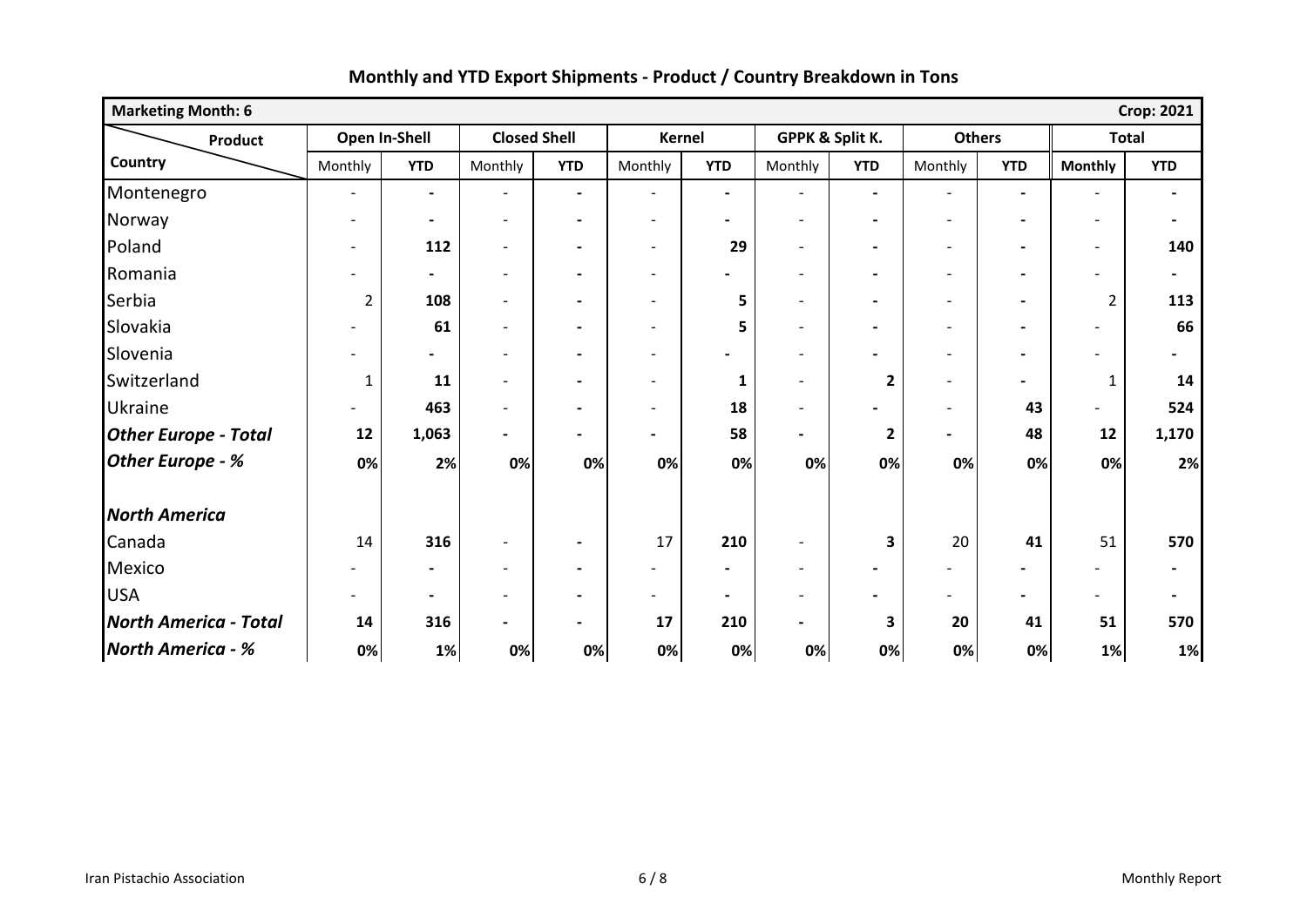| <b>Marketing Month: 6</b>    |                          |                          |                              |                          |                              |                          |                          |                          |                          |                          |                          | <b>Crop: 2021</b>            |
|------------------------------|--------------------------|--------------------------|------------------------------|--------------------------|------------------------------|--------------------------|--------------------------|--------------------------|--------------------------|--------------------------|--------------------------|------------------------------|
| Product                      | Open In-Shell            |                          | <b>Closed Shell</b>          |                          | <b>Kernel</b>                |                          | GPPK & Split K.          |                          | <b>Others</b>            |                          | <b>Total</b>             |                              |
| Country                      | Monthly                  | <b>YTD</b>               | Monthly                      | <b>YTD</b>               | Monthly                      | <b>YTD</b>               | Monthly                  | <b>YTD</b>               | Monthly                  | <b>YTD</b>               | <b>Monthly</b>           | <b>YTD</b>                   |
|                              |                          |                          |                              |                          |                              |                          |                          |                          |                          |                          |                          |                              |
| <b>South America</b>         |                          |                          |                              |                          |                              |                          |                          |                          |                          |                          |                          |                              |
| <b>Brazil</b>                | 15                       | 56                       | $\overline{\phantom{a}}$     | $\blacksquare$           | $10\,$                       | 73                       | $\overline{\phantom{a}}$ | $\blacksquare$           | $\overline{\phantom{a}}$ | $\blacksquare$           | 25                       | 129                          |
| Chile                        |                          | -                        | $\overline{\phantom{a}}$     | $\blacksquare$           | $\overline{\phantom{a}}$     | $\overline{\phantom{a}}$ | $\overline{\phantom{a}}$ | $\blacksquare$           | $\overline{\phantom{a}}$ | $\blacksquare$           | $\overline{\phantom{a}}$ | $\blacksquare$               |
| Argentina                    | $\overline{\phantom{a}}$ | $\blacksquare$           | $\overline{\phantom{a}}$     | $\blacksquare$           | $\qquad \qquad \blacksquare$ | $\blacksquare$           | $\overline{\phantom{a}}$ | $\blacksquare$           | $\overline{\phantom{a}}$ | $\overline{\phantom{a}}$ | $\overline{\phantom{a}}$ | $\blacksquare$               |
| Colombia                     | $\overline{\phantom{a}}$ | $\blacksquare$           | $\overline{\phantom{a}}$     | $\blacksquare$           | $\overline{\phantom{a}}$     | $\blacksquare$           | $\overline{\phantom{a}}$ | $\blacksquare$           | $\overline{\phantom{a}}$ | $\blacksquare$           | $\overline{\phantom{a}}$ | $\blacksquare$               |
| Ecuador                      | $\overline{\phantom{a}}$ | $\hbox{--}$              | $\overline{\phantom{a}}$     | $\hbox{--}$              | $\overline{a}$               | $\blacksquare$           | $\overline{\phantom{a}}$ | $\overline{\phantom{a}}$ | $\overline{\phantom{a}}$ | $\blacksquare$           | $\overline{\phantom{a}}$ | $\overline{\phantom{a}}$     |
| Paraguay                     | $\overline{\phantom{0}}$ | $\hbox{--}$              | $\qquad \qquad -$            | $\hbox{--}$              | $\overline{\phantom{a}}$     | $\blacksquare$           | $\overline{\phantom{a}}$ | $\overline{\phantom{a}}$ | $\overline{\phantom{a}}$ | $\blacksquare$           | $\overline{\phantom{a}}$ | $\overline{\phantom{a}}$     |
| Uruguay                      | $\overline{\phantom{0}}$ | $\overline{\phantom{a}}$ | $\overline{a}$               | $\overline{\phantom{a}}$ | $\overline{a}$               | $\overline{\phantom{a}}$ | $\overline{\phantom{a}}$ |                          |                          | $\blacksquare$           | $\overline{\phantom{a}}$ | $\overline{\phantom{a}}$     |
| Venezuela                    | $\overline{\phantom{0}}$ | $\blacksquare$           | $\qquad \qquad \blacksquare$ | $\blacksquare$           | $\overline{\phantom{a}}$     | $\blacksquare$           | $\overline{\phantom{a}}$ | $\blacksquare$           | $\overline{\phantom{a}}$ | $\blacksquare$           | $\overline{\phantom{a}}$ | $\blacksquare$               |
| <b>South America - Total</b> | 15                       | 56                       | $\overline{\phantom{0}}$     | $\overline{\phantom{0}}$ | ${\bf 10}$                   | 73                       | $\blacksquare$           | $\blacksquare$           |                          | $\blacksquare$           | 25                       | 129                          |
| <b>South America - %</b>     | 0%                       | 0%                       | 0%                           | 0%                       | 1%                           | 1%                       | 0%                       | 0%                       | 0%                       | 0%                       | 0%                       | 0%                           |
| <b>North Africa</b>          |                          |                          |                              |                          |                              |                          |                          |                          |                          |                          |                          |                              |
| Algeria                      | $\overline{\phantom{a}}$ | $\hbox{--}$              | $\overline{\phantom{a}}$     | $\blacksquare$           | $\overline{a}$               | $\blacksquare$           | $\overline{\phantom{a}}$ | $\blacksquare$           | $\overline{\phantom{a}}$ | $\overline{\phantom{a}}$ | $\blacksquare$           | $\overline{\phantom{a}}$     |
| Egypt                        | $\overline{\phantom{a}}$ | $\blacksquare$           | $\overline{\phantom{a}}$     | $\blacksquare$           | $\overline{a}$               | $\blacksquare$           | $\overline{\phantom{a}}$ | $\blacksquare$           | $\overline{\phantom{a}}$ | $\blacksquare$           | $\overline{\phantom{a}}$ | $\blacksquare$               |
| Ethiopia                     | $\overline{\phantom{a}}$ | $\overline{\phantom{a}}$ | $\overline{\phantom{a}}$     | $\blacksquare$           | $\overline{a}$               | $\blacksquare$           | $\overline{\phantom{a}}$ |                          | $\overline{\phantom{a}}$ | $\blacksquare$           | $\overline{\phantom{a}}$ | $\qquad \qquad \blacksquare$ |
| Libya                        | 33                       | 212                      | $\overline{\phantom{0}}$     | $\blacksquare$           | $\overline{\phantom{a}}$     | 16                       | $\blacksquare$           | $\blacksquare$           | $\overline{\phantom{a}}$ | $\blacksquare$           | 33                       | 228                          |
| Morocco                      |                          | $\blacksquare$           | $\overline{\phantom{0}}$     | $\blacksquare$           | $\overline{\phantom{a}}$     | $\blacksquare$           | $\blacksquare$           | $\blacksquare$           | $\overline{\phantom{a}}$ | $\blacksquare$           | $\overline{\phantom{0}}$ | $\blacksquare$               |
| Nigeria                      | $\overline{\phantom{a}}$ | $\blacksquare$           | $\overline{\phantom{a}}$     | $\blacksquare$           | $\overline{a}$               | $\overline{\phantom{a}}$ | $\overline{\phantom{a}}$ | $\blacksquare$           | $\overline{\phantom{a}}$ | $\blacksquare$           | $\overline{\phantom{a}}$ | $\blacksquare$               |
| Sudan                        | $\overline{\phantom{0}}$ | $\blacksquare$           | $\blacksquare$               | $\overline{\phantom{a}}$ | $\overline{a}$               | $\blacksquare$           | $\blacksquare$           | $\blacksquare$           | $\overline{\phantom{a}}$ | $\overline{\phantom{a}}$ | $\overline{\phantom{a}}$ | $\blacksquare$               |
| Tunisia                      | $\overline{\phantom{0}}$ | $\blacksquare$           | $\overline{\phantom{a}}$     | $\overline{\phantom{a}}$ | $\overline{\phantom{a}}$     | $\blacksquare$           | $\overline{\phantom{a}}$ |                          | $\overline{\phantom{a}}$ | $\overline{\phantom{a}}$ | $\blacksquare$           | $\overline{\phantom{a}}$     |
| <b>North Africa - Total</b>  | 33                       | 212                      | $\qquad \qquad \blacksquare$ | $\overline{\phantom{a}}$ | $\blacksquare$               | 16                       | $\blacksquare$           | $\blacksquare$           | $\overline{\phantom{a}}$ | $\blacksquare$           | 33                       | 228                          |
| North Africa - %             | 1%                       | 0%                       | 0%                           | 0%                       | 0%                           | 0%                       | 0%                       | 0%                       | 0%                       | 0%                       | 0%                       | 0%                           |